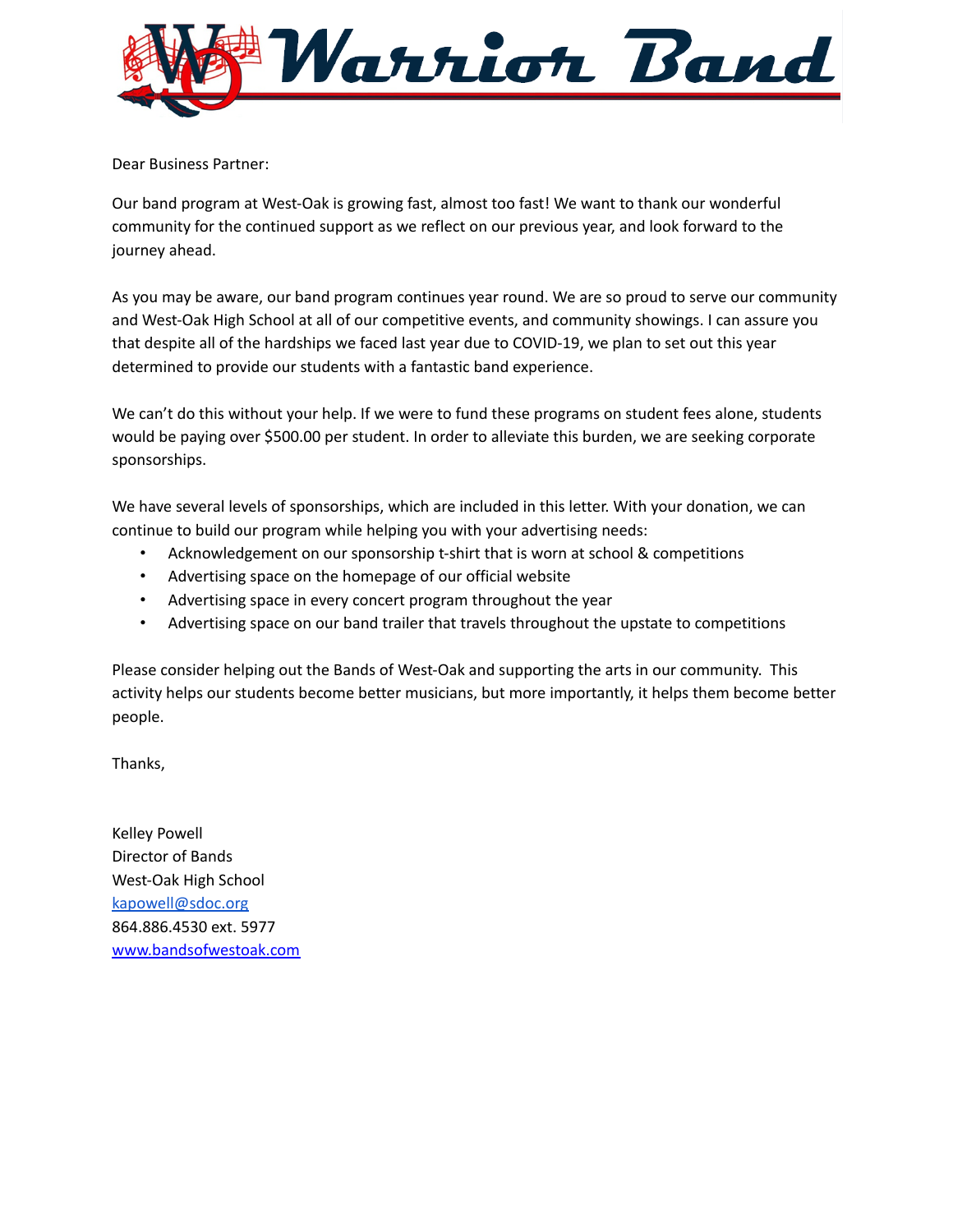

# **Business Partnership Program**

#### **Please complete and mail to:**

Director of Bands

West-Oak High School

130 Warrior Lane

Westminster, SC 29693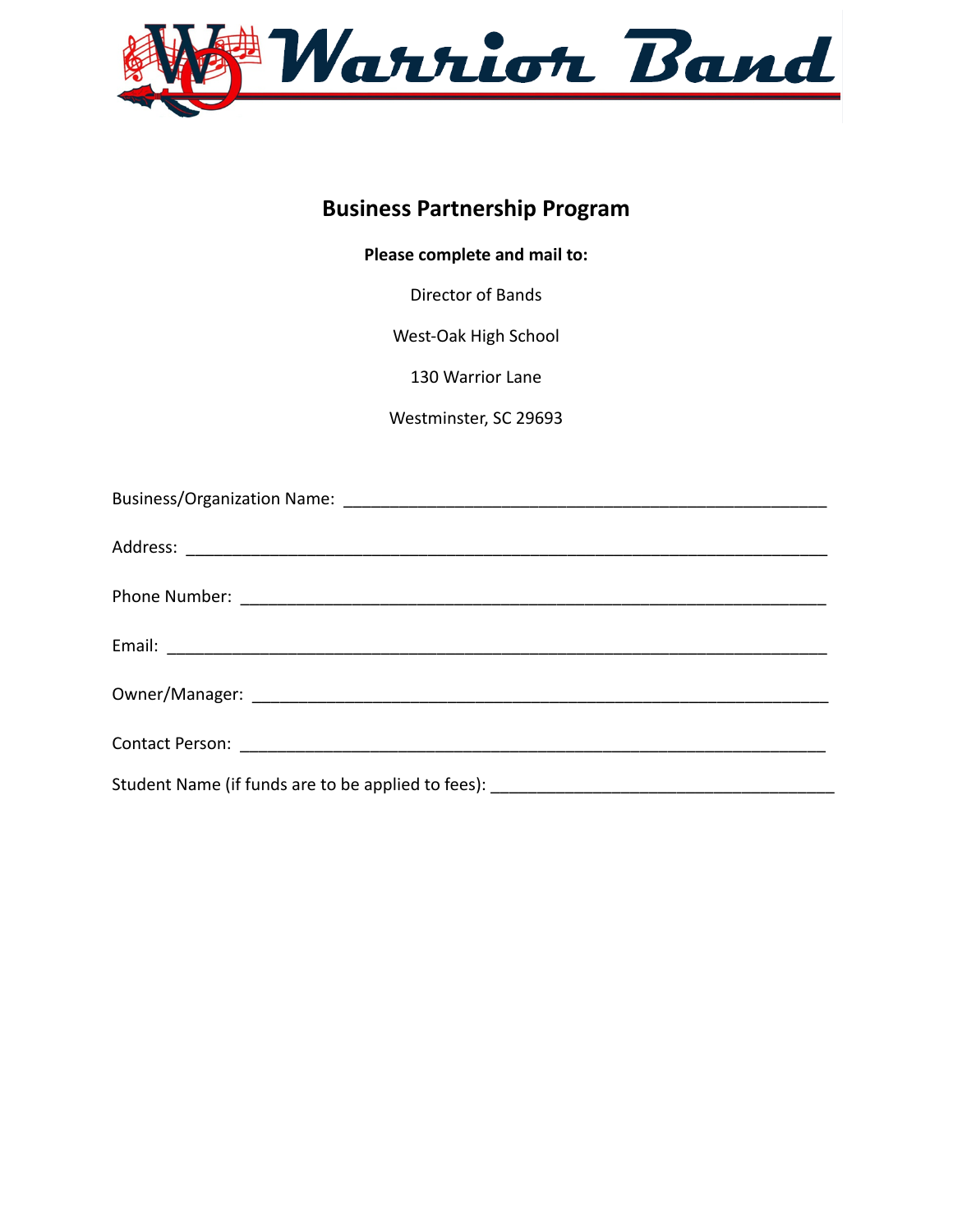

**INSTRUCTIONS: Please mail check and form to the address above asap. We will contact you immediately to secure your graphics/business logo, message, etc...**

#### **Please select sponsorship level:**

| □ Platinum Level Sponsor | $$2,500+$ |
|--------------------------|-----------|
| □ Gold Level Sponsor     | $$1,000+$ |
| □ Silver Level Sponsor   | $$500 +$  |
| □ Bronze Level Sponsor   | $$300 +$  |
| □ Patron                 | $$100 +$  |

West-Oak Band Boosters, Inc. is a 501(c)(3) tax exempt organization. Contributions are tax exempt as allowed by law. Sponsor level benefits are listed on the attached document. Benefits will be provided through the 2021-2022 school year.

Sponsor Representative and the Date of the Date of the Date of the Date of the Date of the Date of the Date of the Date of the Date of the Date of the Date of the Date of the Date of the Date of the Date of the Date of the

Contact Kelley Powell, Director of Bands, by email at kapowell@sdoc.org with any questions.

**Please make checks payable to:**

**WOBB, Inc.**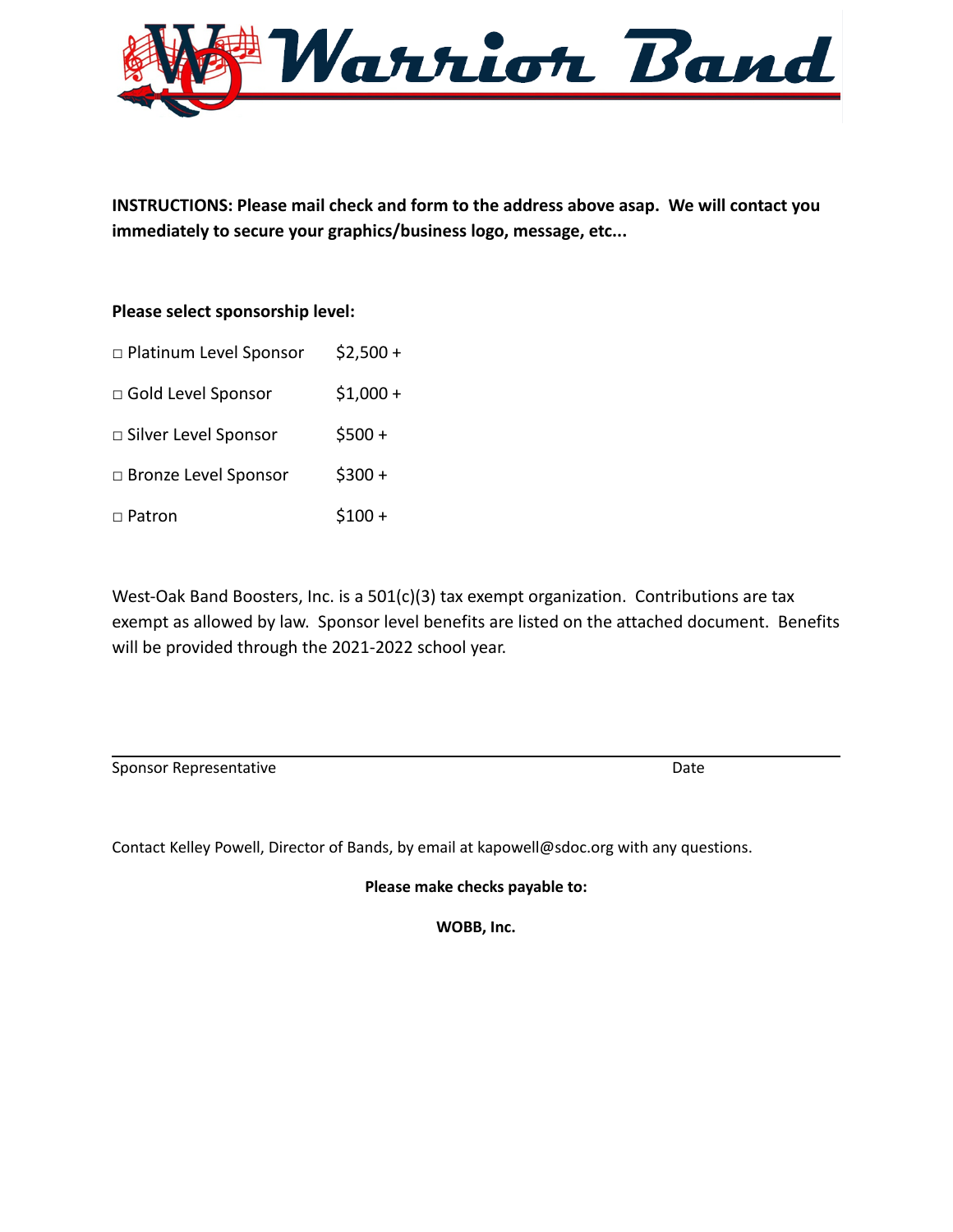

# **Sponsor Benefits**

# **Platinum Level Sponsor**

#### **Commitment Level \$2,500+**

- Company logo on the tailgate of equipment trailer
- Half-time announcement of sponsorship at each home football game
- Full page ad of your design in each concert program throughout the year
- Advertisement on band website (company logo on rotating banner)
- Recognition as a Platinum Sponsor on the back of band T-Shirt

# **Gold Level Sponsor**

#### **Commitment Level \$1,000+**

- Half-time announcement of sponsorship at each home football game
- Company logo on band equipment trailer
- Full page ad of your design in each concert program throughout the year
- Advertisement on band website (company logo on rotating banner)
- Recognition as a Gold Sponsor on the back of band T-Shirt

### **Silver Level Sponsor**

#### **Commitment Level \$500+**

- Company logo on band equipment trailer
- ½ page ad of your design in each concert program throughout the year
- Advertisement on band website (company logo on rotating banner)
- Recognition as a Silver Sponsor on the back of band T-Shirt